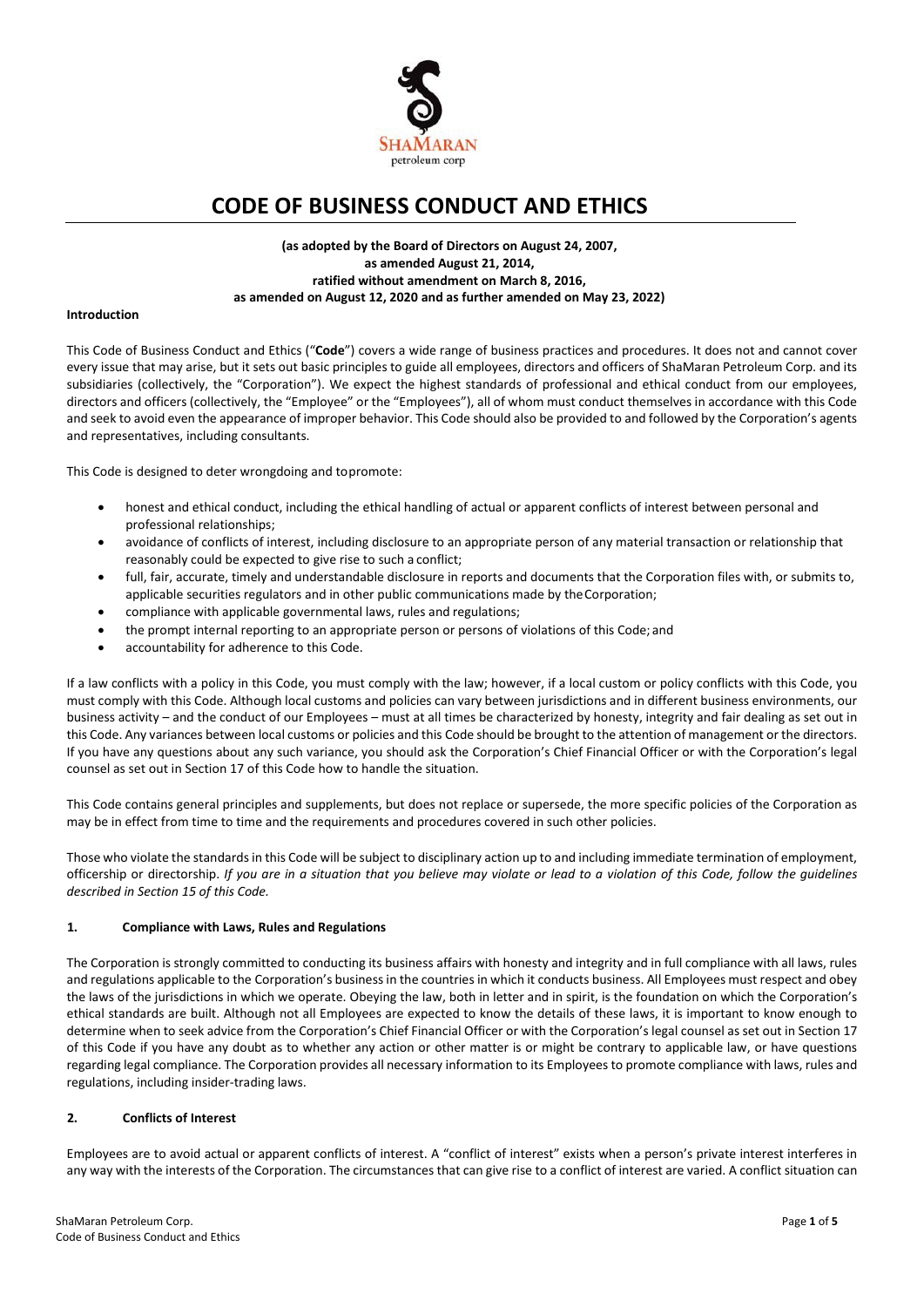arise when an Employee takes actions or has interests that compromise his or her ability to perform responsibilities to the Corporation objectively and effectively. Conflicts of interest may also arise when an Employee or member of his or her family obtains personal gain or advantage as a result of his or her position in the Corporation. Loans to, or guarantees of obligations of, Employees and their family members, or transactions between the Corporation and any entity in which an Employee or family member has a significant interest, also create conflicts of interest.

It is almost always a conflict of interest for an Employee to work simultaneously for a competitor, customer or supplier. You are not allowed to work for a competitor, whether as a consultant, employee, board member or in any other capacity. You should immediately report any direct or indirect ownership interest you may have in any competitor, supplier or customer of the Corporation in accordance with Section 17 of this Code. The best policy is to avoid any direct or indirect business connection with our customers, suppliers or competitors, except on our behalf.

Conflicts of interest are prohibited as a matter of Corporation policy, except under guidelines approved by the Board of Directors. Conflicts of interest may not be clear‐cut. If you have a question about conflicts, or are uncertain whether your circumstances give rise to an actual or potential conflict of interest, you should consult with the Corporation's Chief Financial Officer or with the Corporation's legal counsel as set out in Section 17 of this Code. Any Employee who becomes aware of a conflict or potential conflict should also bring it to the attention of the Corporation's Chief Financial Officer or the Corporation's legal counsel as set out in Section 17 of this Code.

# **3. Insider Trading**

Employees are not permitted to use or share confidential information for stock trading purposes or for any other purpose except the conduct of the Corporation's business. All non‐public information about the Corporation should be considered confidential information. To use non‐ public information for personal financial benefit or to "tip" others who might make an investment decision to buy or sell the Corporation's securities on the basis of this information is not only unethical but also illegal and will not be tolerated. In connection with these requirements, you must comply with any securities trading policy implemented by the Corporation and, in particular, abide by "blackout periods" imposed by the Corporation during which trading in its securities shall be prohibited. If you have any questions concerning trading restrictions, please consult the Corporation's Chief Financial Officer or the Corporation's legal counsel as set out in Section 17 of this Code.

## **4. Hedging Prohibition**

The Corporation's Named Executive Officers ("NEO") and directors are not permitted to purchase financial instruments, including for greater certainty, prepaid variable forward contracts, equity swaps, collars or units of exchange funds that are designed to hedge or offset a decrease in market value of the Corporation's shares, held, directly or indirectly, by the NEO or director.

## **5. Corporate Opportunities**

Employees are prohibited from taking for themselves personal opportunities that are discovered through the use of corporate property, information or position without the consent of the Board of Directors. No Employee may use corporate property, information, or position for improper personal gain, and no Employee may compete with the Corporation, directly or indirectly, including through any intermediary. Employees owe a duty to the Corporation to advance its legitimate interests when the opportunity to do so arises.

## **6. Competition and Fair Dealing**

We seek to outperform our competition fairly, honestly and ethically. We seek competitive advantages through superior performance, never through unethical or illegal business practices. Stealing proprietary information, possessing trade secret information that was obtained without the owner's consent, or inducing such disclosures by past or present employees of other companies is prohibited. Each Employee should endeavor to respect the rights of, and deal fairly with, the Corporation's customers, suppliers, competitors and Employees. No Employee should take unfair advantage of anyone through manipulation, concealment, abuse of privileged information, misrepresentation of material facts, or any other intentional unfair‐dealing practice.

To maintain the Corporation's valuable reputation, compliance with our quality processes and safety requirements is essential. In the context of ethics, quality requires that our products and services be designed to meet our obligations. All operations must be conducted in accordance with all applicable regulations. Compliance with all regulations and laws of governing or regulatory agencies should be given priority over the opportunity to profit or gain competitiveadvantage.

The purpose of business entertainment and gifts in a commercial setting is to create goodwill and sound working relationships, not to gain unfair advantage with suppliers, customers or other business partners. No gift or entertainment should ever be offered, given, provided or accepted by an Employee, family member of an Employee or agent unless it: (1) is not a cash gift, (2) is consistent with customary business practices, (3) is modest in value, (4) cannot be construed as a bribe or payoff and (5) does not violate any laws, rules or regulations. Please discuss with the Corporation's Chief Financial Officer or with the Corporation's legal counsel as set out in Section 17 of this Code any gifts or proposed gifts that you are not certain are appropriate.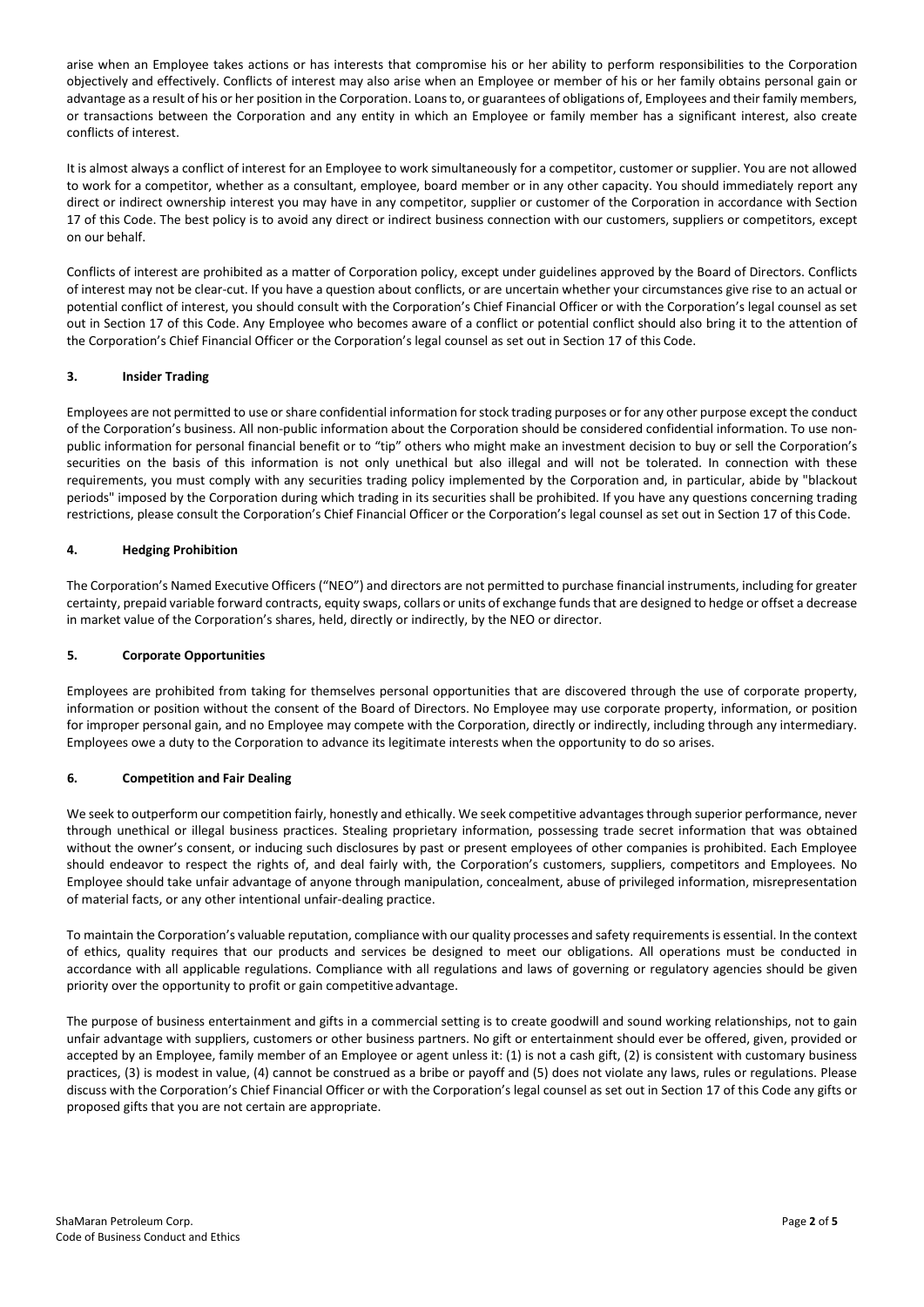#### **7. Discrimination and Harassment**

The diversity of the Employees is a tremendous asset. We are firmly committed to providing equal opportunity in all aspects of employment and will not tolerate any discrimination or harassment of any kind. Examples include derogatory comments based on racial or ethnic characteristics, gender or sexual orientation, and uninvited sexual advances.

#### **8. Health and Safety**

The Corporation strives to provide each Employee with a safe and healthful work environment. Each Employee has a responsibility for maintaining a safe and healthy workplace for all Employees by following safety and health rules and practices and reporting accidents, injuries and unsafe equipment, practices or conditions.

Violence and threatening behavior, whether physical, verbal or visual, are prohibited. Employees must report to work in condition to perform their duties, free from the influence of illegal drugs, cannabis (marijuana), alcohol. The use of illegal drugs, cannabis (marijuana) or alcohol in the workplace will not be tolerated.

#### **9. Record Keeping**

The Corporation requires honest and accurate recording and reporting of financial, operational, human resource and other information in order to make responsible business decisions and comply with our legal obligations. For example, only the true and actual number of hours worked should be reported. Employees must not take any action that causes the books and records of the Corporation to contain false or intentionally misleading information.

Some Employees regularly use business expense accounts, which must be documented and recorded accurately. If you are not sure whether a certain expense is legitimate, ask the Corporation's Chief Financial Officer or the Corporation's legal counsel as set out in Section 17 of this Code.

The Corporation maintains records in accordance with laws, rules and regulations regarding retention of business records. The term "business records" covers a broad range of files, reports, business plans, receipts, policies and communications, including hard copy, electronic, audio recording, microfiche and microfilm files, whether maintained at work or at home. The Corporation prohibits the unauthorized destruction of or tampering with any records, whether written or in electronic form, where the Corporation is required by law, rule or regulation to maintain such records or where it has reason to know of a threatened or pending government investigation or litigation relating to such records or the subject matter thereof.

Business records and communications can become public. In all such records and communications you should avoid exaggeration, derogatory remarks, guesswork and inappropriate characterizations of people, companies and circumstances that can be misunderstood. This applies to communications of all kind, including e‐mail, internal memos, and formal reports.

## **10. Information Technology Systems**

E-mail and internet service when provided to an Employee by the Corporation is meant to facilitate work for the Corporation. Incidental personal use is permitted but not for personal gain or for any improper purpose. Examples of an improper purpose include, but are not limited to, communicating via the information technology systems owned by the Corporation, or seeking to receive via the information technology systems owned by the Corporation, any discriminatory, offensive or other illegal messages/information or by downloading unauthorized software into the Corporation's information technology system.

Any information recorded or captured in the Corporation's information technology systems, including any e-mail messages, voicemail messages or other data or records, are considered Corporation property and you should not have any expectation of privacy. Unless prohibited by law, the Corporation reserves the right to access and disclose this information as necessary for business purposes. Use good judgment and do not send messages that you would not want to be seen or heard by others.

## **11. Confidentiality**

Employees must maintain the confidentiality of confidential information entrusted to them by the Corporation or its suppliers, customers and other business partners, except when disclosure is explicitly authorized, legally required or approved by senior management of the Corporation. Confidential information includes all non‐public information that might be of use to competitors, or harmful to the Corporation or its suppliers, customers or other business partners, if disclosed, and includes such information that suppliers, customers or other business partners have entrusted to us. The obligation to preserve confidentiality continues even after employment ends.

#### **12. Protection and Proper Use of the Corporation's Assets**

All Employees should endeavor to protect the Corporation's assets and ensure their sufficient use for legitimate business purposes only. Theft, carelessness and waste are harmful to the Corporation and have a direct impact on the Corporation's profitability. Any suspected incident of fraud or theft should be immediately reported for investigation. Corporation equipment should not be used for non‐Corporation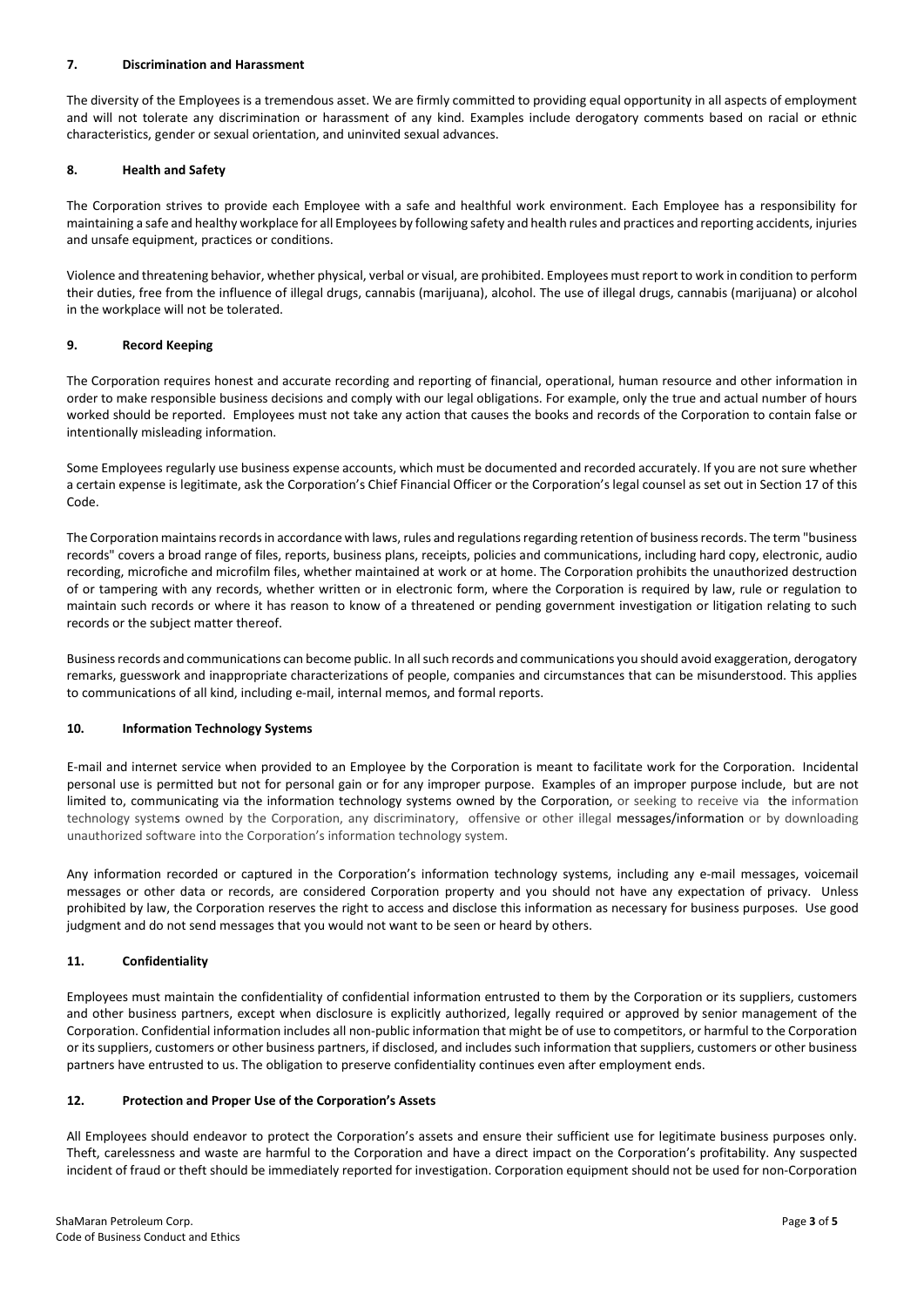business, though incidental personal use may be permitted.

The obligation of Employees to protect the Corporation's assets includes its proprietary information. Proprietary information includes intellectual property such as seismic data or information, well data, trade secrets, patents, trademarks, copyrights, as well as business, marketing and service plans, geological prospects and interpretations, engineering, geological, geophysical and manufacturing ideas, designs, databases, records, salary information and any unpublished financial data and reports. Unauthorized use or distribution of this information would violate Corporation policy. It could also be illegal and result in civil or even criminal penalties.

## **13. Payments to Government Personnel**

The Corporation prohibits offering, making, authorizing or promising any payment, gift, advantage or benefit, or otherwise offering, giving, authorizing or promising anything of value, directly or indirectly, to officials of any domestic or foreign government or any domestic or foreign political candidate in order to influence any act or decision of such person or to obtain or retain business. It is strictly prohibited to make illegal payments to public officials of any country. The Corporation's Chief Financial Officer can provide guidance to you in this area.

Employees must not ignore or "turn a blind eye" to any facts or circumstances that give rise to a suspicion of any payment or other conduct in the nature of-bribery or any corrupt practice.

## **14. Waiver of the Code of Business Conduct and Ethics**

Any waivers of the provisions of this Code for the benefit of a director or senior officer of the Corporation may be granted only by the Board of Directors, and any such waiver shall be disclosed as may be required under applicable securities laws. Waiver for any other Employee may be granted exclusively by the Chief Executive Officer or any other senior officer as may be designated by the Board of Directors or its Audit Committee.

# **15. Compliance Procedures**

We must all work to ensure prompt and consistent action against violation of this Code. However, in some situations it is difficult to know right from wrong. Since we cannot anticipate every situation that will arise, it is important that we have a way to approach a new question or problem. These are the steps to keep in mind:

- Make sure you have all the facts. In order to reach the right solutions, we must be as fully informed aspossible.
- Ask yourself: What specifically am I being asked to do? Does it seem unethical or improper? This will enable you to focus on the specific question you are faced with, and the alternatives you have. Use your judgment and common sense and be guided by the principles in this Code; if something seems unethical or improper, it probably is.
- Clarify your responsibility and role. In most situations, there is a shared responsibility. Are your colleagues informed? It may help to get others involved and discuss the problem.
- Discuss the problem with the Corporation's Chief Financial Officer or with the Corporation's legal counsel as set out in Section 17 of this Code. This is the basic guidance for all situations. In many cases, they will be more knowledgeable about the questions and will appreciate being brought into the decision-making process. Remember that it is their responsibility to help solve problems.
- You may report ethical violations in confidence and without fear of retaliation. If your situation requires that your identity be kept secret, your anonymity will be protected. The Corporation does not permit retaliation of any kind against Employees for good faith reports of suspected ethics violations.
- Always ask first, act later: If you are unsure of what to do in any situation, seek guidance before youact.

## **16. Financial and Accounting Officers and Managers**

Financial and Accounting Officers and Managers hold an important and elevated role in corporate governance. As part of the Corporate Leadership Team, Financial and Accounting Officers and Managers are vested with both the responsibility and authority to protect, balance, and preserve the interests of all the Corporation's stakeholders, including shareholders, clients, employees, suppliers, and citizens of the communities in which business is conducted. Financial and Accounting Officers and Managers fulfill this responsibility by prescribing and enforcing the policies and procedures employed in the operation of the Corporation's financial organization, and by demonstrating the following:

- (a) Financial and Accounting Officers and Managers will exhibit and promote the highest standards of honest and ethical conduct through the establishment and operation of policies and proceduresthat:
	- Encourage professional integrity in all aspects of the financial organization, by eliminating inhibitions and barriers to responsible behavior, such as coercion, fear of reprisal, or alienation from the financial organization or the enterprise itself;
	- Prohibit and eliminate the occurrence of conflicts between what is in the best interest of the enterprise and what could result in material personal gain for a member of the financial organization, including Financial and Accounting Officers and Managers;